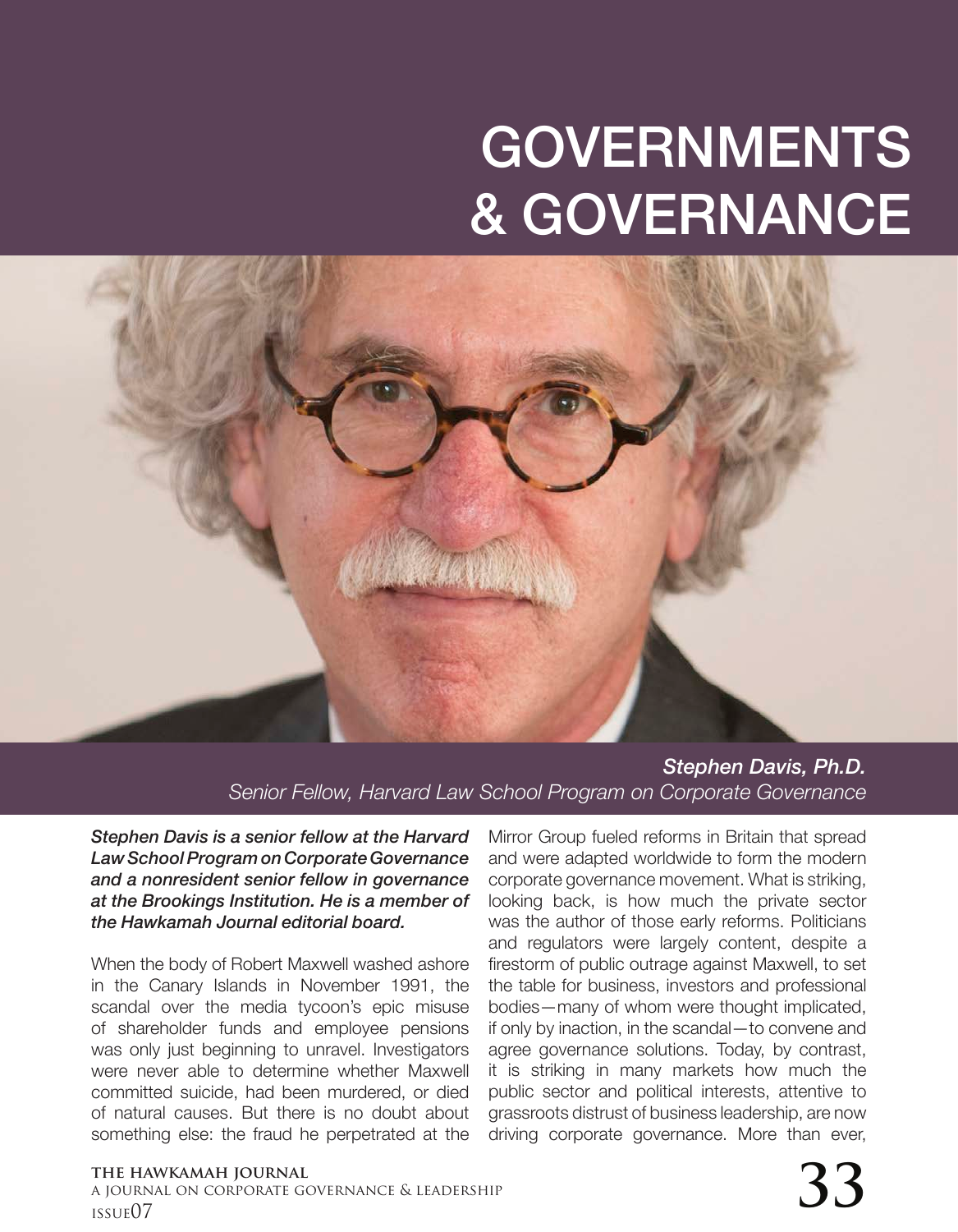governments are seeking to write governance rules. Even in markets such as those in the GCC where lines between public and private sectors are more permeable, insights from this international phenomenon are important for companies and shareholders.

Before exploring those lessons, it is instructive to trace the intersection of politics and business from corporate governance origins. In May 1991, just months before Maxwell's plunge into the Atlantic, three UK groups had tapped Sir Adrian Cadbury to chair a committee to probe "the financial aspects of corporate governance". Two of these the accounting profession and the London Stock Exchange—were private sector bodies. The third was the Financial Reporting Council (FRC), an independent regulator. The resulting Cadbury code was not the first formal standard of corporate governance; Ireland's pre-dated it by a year. But the Cadbury report gained international traction like none other.

Despite the presence of regulators, the text was crafted by capital market players and then implemented as a voluntary code under the then-novel comply-or-explain approach. Over succeeding years UK governments pressed for periodic reviews of the code, but still left decisions over content almost entirely in the hands of the private sector. In a parallel track, the Bank of England, concerned about the scarcity of skilled independent directors at UK companies, had served as a catalyst, but not operator, in founding Pro Ned, a clearinghouse of board candidates. In France, the employers' organization asked banker Marc Viénot to author a code, while the country's fund management association later framed rival standards. Similar trajectories could be found in other jurisdictions; the public sector provided the nudge to improve corporate governance, but private sector entities managed content. Even the first international principles issued by the Organisation for Economic Co-operation and Development (OECD), a body composed of sovereign states, were based largely on guidance generated by an elite private sector body chaired by US super-lawyer Ira Millstein.

Throughout the period, corporate governance was largely considered an arcane and specialized corner of the capital market, drawing comparatively little public attention except episodically in response to scandal. It is no accident, for instance, that the Cadbury Committee's charge was to focus narrowly on the "financial aspects" of governance. To take one simple but telling gauge, a Google search of the term 'corporate governance' for March 1998 yields 1.35 million results. The same search for March 2016 yields 32.9 million.

Arguably the tide began to turn toward more fulsome attention in the run-up to the election of Tony Blair's Labour party in Britain. In a 1996 speech in Singapore Blair announced that he would aim to build something he termed a "stakeholder economy", one that would be "run for the many, not for the few." Sure enough, in 1999, amid mounting public dismay over high executive remuneration, Trade and Industry Secretary Stephen Byers unveiled legislation that sought to solve a political problem using a corporate governance toolkit. The act would, by 2003, compel each listed company to put its remuneration report to an annual, nonbinding shareholder vote of confidence. Here was government intervening in governance not merely as a convenor, but as a definer of content. Note that the Blair government acted not in response to investors—who were conspicuously absent among advocates of 'say on pay'—or on grounds of corporate performance, but to address voter pressure on a matter of social equity. We have since seen 'say on pay' legislation spread to multiple markets for similar reasons.

Labour sought to extend the approach to other corporate governance frontiers in efforts to demonstrate responsiveness to public concern about CEO pay. While it decisively lost the May 2015 general election to the Conservatives, Labour adopted a platform that promised to compel employee participation on the board remuneration committees of public companies. That would have marked a radical shift in UK practice toward the German co-determination model of board oversight. Across the Channel, the European Commission took a more direct approach, adopting hard limits on compensation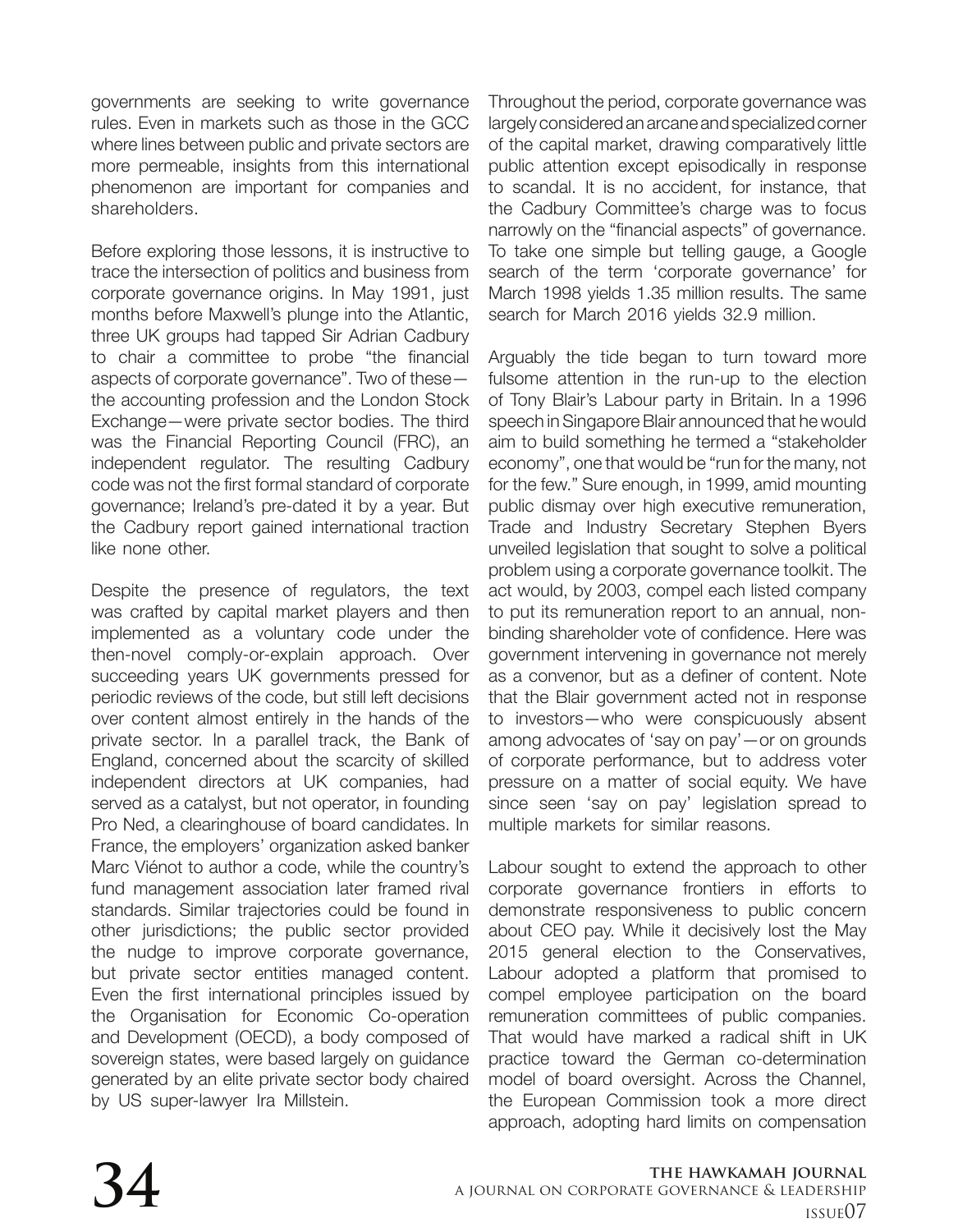at financial institutions as a means of responding to public opinion that such enterprises were principally responsible for the financial crisis. EC measures imposed a cap on bonuses and required regulatory approval of certain pay packages.

Other examples followed of governments seizing the initiative to accomplish public sector objectives through changes to the rules of corporate governance. Perhaps the most dramatic was the least heralded at inception. In 2003 Norway's parliament adopted legislation mandating a quota of 40% women on company boards, with implementation starting in 2006. Once again, the impetus was not related to market failure in a narrow, economic sense; it was to satisfy social pressure for gender equity. At first, other jurisdictions, even those elsewhere in Europe, took scant notice of Norway's action as anything but an idiosyncratic move by a small and peripheral market. But in 2012 the European Commission announced its own 40% soft quota of women on corporate boards for the whole of the EU. Member states have since adopted versions of that. Further afield, India now mandates at least one woman on every public company board. And in the UK, which has so far shunned prescribed quotas, both the last and current governments have used the bully pulpit unreservedly to press rapid gender diversification of corporate boards, holding out the prospect of legislation in the absence of progress.

Of course, more empirical evidence seems to be surfacing every day that demonstrates a connection between diversity and performance. So there is increasingly a legitimate business case to be made for measures aimed at breaking up what may be depicted as a monoculture at the top of many public companies. But the impetus behind lawmakers' quota initiatives, as well as steps they have devised to rein in remuneration, may fairly be characterized as stemming from political rather than value objectives.

US policymakers, despite cultivating a reputation for keeping non-financial objectives out of capital market frameworks, have in recent years proven nearly as drawn as their international counterparts to the siren call of corporate governance as an antidote for social faults. The 2010 Dodd-Frank Wall Street Reform and Consumer Protection Act, for instance, contained at least two measures that may be described as falling into this category. First, Congress wrote Section 1502 to crack down on human rights abuses in the Democratic Republic of the Congo. It required corporations to disclose if their products contain so-called conflict minerals, such as diamonds, mined and traded in wartorn areas. Second, Dodd-Frank Section 953(b) ordered the Securities and Exchange Commission to develop rules mandating that listed companies disclose a ratio comparing CEO pay with median compensation of all other employees. There may be entirely legitimate reasons for both, just as for board quotas and pay curbs. But they were not measures asked for by either business or (with a few exceptions) investors, and they had at best only indirect relevance to corporate performance or investor protection.

The raucous 2016 US presidential candidate election campaign offered perhaps the strongest evidence so far that the gray line between civil government and corporate governance may be thinner than ever. The Occupy movement, which had kindled public wrath at Wall Street's role in the financial crisis, had long faded from the scene by the time candidates on the right and left opened their party nomination campaigns for the White House. But grassroots resentment, it turned out, was simply waiting to be stoked. Democrat Bernie Sanders built his entire insurgent effort during primaries and caucuses on the promise to break up large financial institutions, crack down on high CEO remuneration, and compel corporate boards to consider social interests. Former Secretary of State Hillary Clinton, for her part, felt obliged to compete in those same contests with parallel policy ideas such as curbs on short termism ("quarterly capitalism"), disclosures on corporate political spending, bars on tax inversions, controls on drug pricing, and fresh attacks on board approval of skyrocketing CEO pay.

More surprising, perhaps, were volleys launched against Wall Street by candidates standing for the nomination of the Republican party, which had traditionally been identified with enterprise.